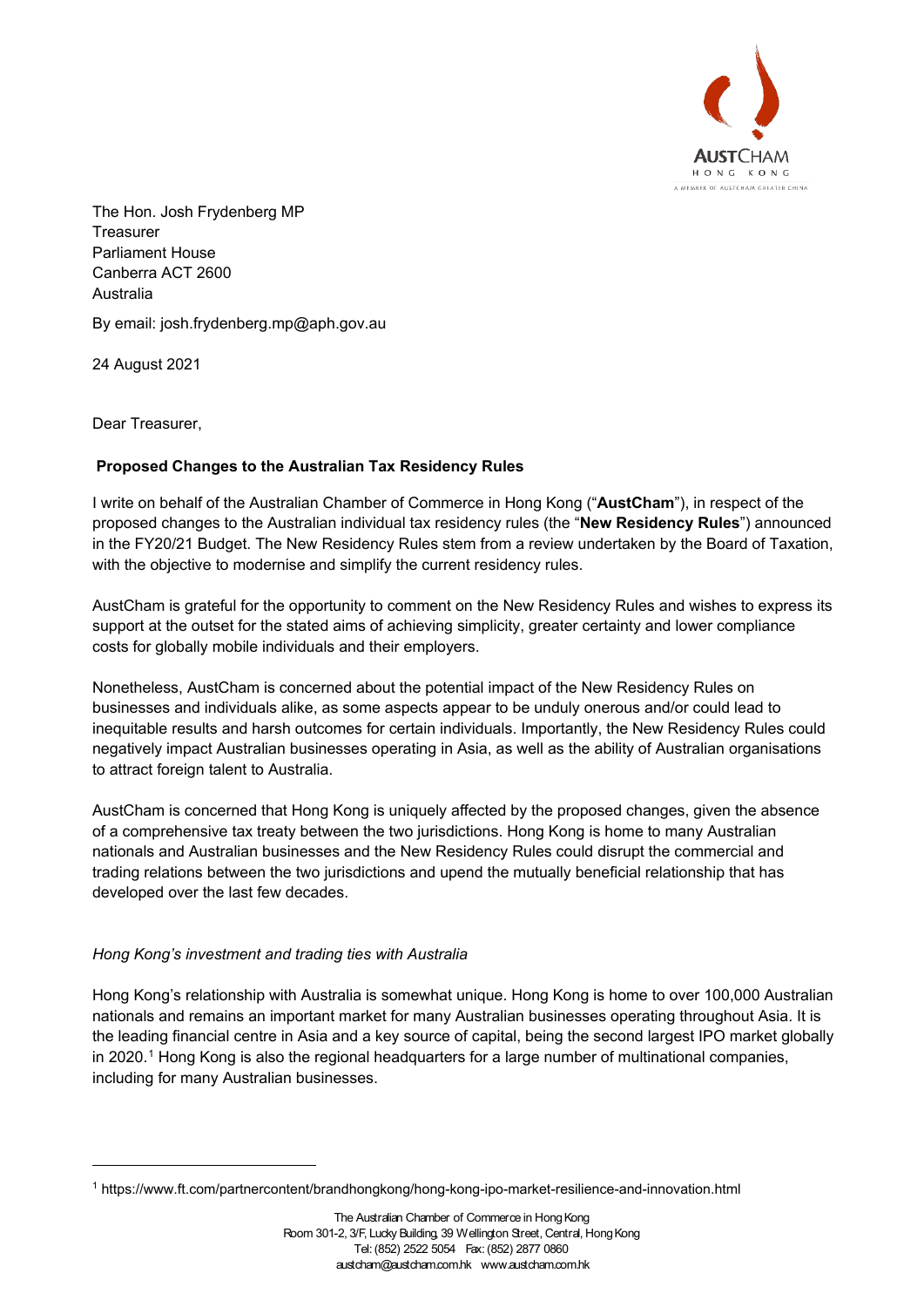Australia and Hong Kong have had a longstanding trade and investment relationship. Hong Kong is Australia's seventh largest trading partner and fifth largest source of direct foreign investment. $^2$  $^2$  For Australian businesses, Hong Kong's unique selling point is the key role it plays in accessing the mainland Chinese market. Hong Kong remains the gateway for capital to and from China for many Australian businesses and it is uniquely positioned to facilitate trade into mainland China due to its proximity and the stability of Hong Kong's legal and banking systems.

# **Commercial and Technical Concerns**

There are a number of concerns with the proposed the New Residency Rules that could have an adverse effect on Australian businesses where Australian nationals may be considered tax residents of Australia when they ordinarily live and work in Hong Kong or elsewhere in Asia. The principal concern is that the new rules could easily result in many Australians being treated as tax resident simply by being physically present in Australia for more than 45 days in any financial year for whatever reason.

The New Residency Rules are outlined in Appendix A.

# *"The 45-day rule"*

Although the intention of the changes is to simplify the criteria of when an individual will be treated as an Australian tax resident, the effect of the proposals announced is likely to result in Australians living and working in Asia for many years considered to be Australian tax residents going forward. The concerns stem from the construction of the secondary test of the New Residency Rules, which considers physical presence in Australia and other factors.

Many Australian nationals living and working in Hong Kong, as well as elsewhere in Asia, could easily spend more than 45 days in Australia in any year, whether such visits are for work or leisure. This is because days in Australia would include periods of vacation, business travel, and even time spent in hotel quarantine.

Under the proposed rules, Australian nationals and permanent residents can be treated as tax resident if they are physically in Australia for more than 45 days in a calendar year, where they also satisfy two out of the four objective substantive ties or nexus factors outlined in the Appendix. We have surveyed our membership and it is apparent from the responses that for many Australians living and working in Hong Kong, they could easily satisfy two of the four factors with many satisfying three or even all four. Simply being an Australian national or permanent resident and either having a dependent living in Australia or a property available for use in Australia would satisfy the conditions. The ease with which many Australians would satisfy these additional factors means that many see the secondary rule as simply a '45 day in Australia' test, i.e. if you exceed more than 45 days in Australia, then you will be treated as a tax resident.

For many Australian citizens living and working in Hong Kong, the introduction of the changes would mean that they may need to limit the number of visits each year to less than 45 days so as not to be considered a tax resident. This would especially be the case for someone that needs to travel to Australia frequently for business, which would "eat into" the number of days they could visit family and friends.

<span id="page-1-0"></span><sup>2</sup> https://www.dfat.gov.au/geo/hong-kong/Pages/hong-kong-brief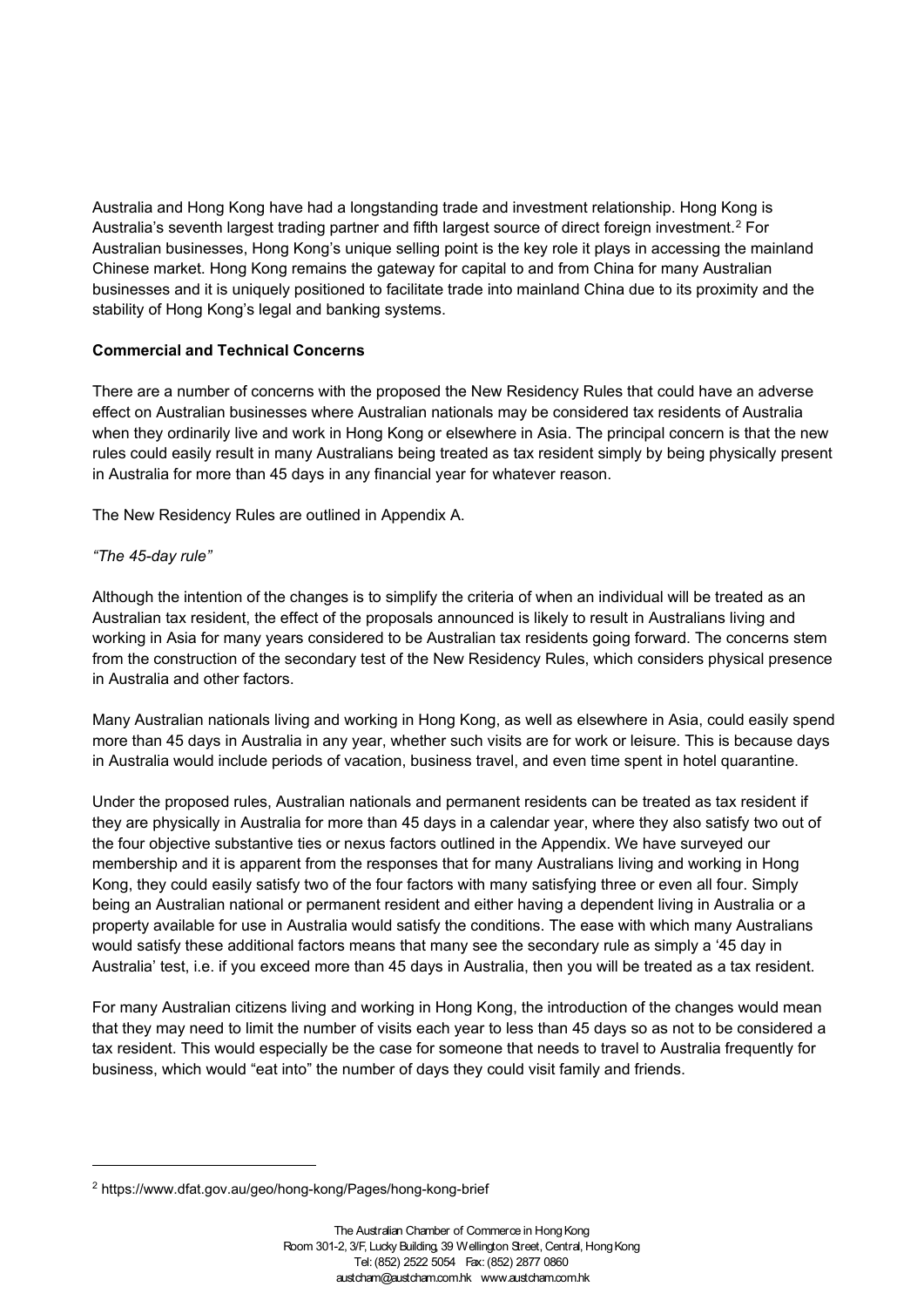Further, as currently drafted, no consideration is given to individual circumstances that may require unplanned and/or extended trips to Australia. Such visits could include for medical reasons; bereavement or visiting unwell members of family; and even prolonged spells in quarantine.

#### *The potential increased cost and impact on Australian businesses*

The proposed changes to the tax residency rules could also have an additional cost to Australian businesses operating in Asia. For many such businesses, employees are required to travel extensively as part of their duties, which often includes business trips to Australia. This is especially the case for senior executives required to travel to head office in Australia, or for Asian based directors on Australian company boards.

It is quite conceivable that such employees may be reluctant to travel to Australia on business, as such days would count towards the proposed 45-day rule, which would mean less available days for personal travel to visit family and friends in any particular year. This would have an impact on the way in which business could be conducted.

Australian businesses could also find it more difficult to second employees from their Australian operations to postings in Hong Kong and Asia if such employees would still be considered tax resident in Australia. In the survey that we conducted of our members, the overwhelming majority indicated a reluctance to an overseas posting if they would continue to be a tax resident of Australia. From an employee perspective, the risk of being tax resident and subject to taxation in both jurisdictions would outweigh the perceived benefits of an overseas posting, which would have significant implications for Australian businesses looking to expand into Asia.

The effect of the changes would be that Australian businesses may ultimately need to increase the compensation payable to employees to encourage them to move overseas. Employers would also need to schedule and track their employees' whereabouts to ensure they are not unintentionally caught by the rules. The foreseeable increase in costs and administrative burden would obviously conflict with the objective of the New Residency Rules – i.e. greater simplicity and lower compliance costs.

## *Education Sector*

The education sector could be seriously impacted by the New Residency Rules. Australian teachers are highly sought after by international schools in Asia, particularly by the many Australian international schools operating in the region, including in Hong Kong. Teachers are in a unique position in that they have extended summer holidays during which they would typically return home to spend time with family and friends. The 45-day threshold will make it much more difficult for such teachers to return to Australia for extended vacation periods as they would be at risk of being a tax resident of Australia. This could clearly act as a barrier to recruiting Australian teachers to move to Australian schools in Asia and seriously impact the ability of such schools to attract experienced and suitably qualified teaching staff.

The changes may also have an impact on Australian boarding schools. Australian nationals living overseas often enrol their children in boarding schools in Australia to benefit from the education system in their home country. Parents typically travel to Australia regularly and stay for an extended period during the school holidays to spend time with their children. In their current form, the ease with which Australian nationals could satisfy two of the four factors will undoubtedly discourage parents from sending their children to Australian boarding schools. We anticipate parents will instead opt for other well-regarded locations to send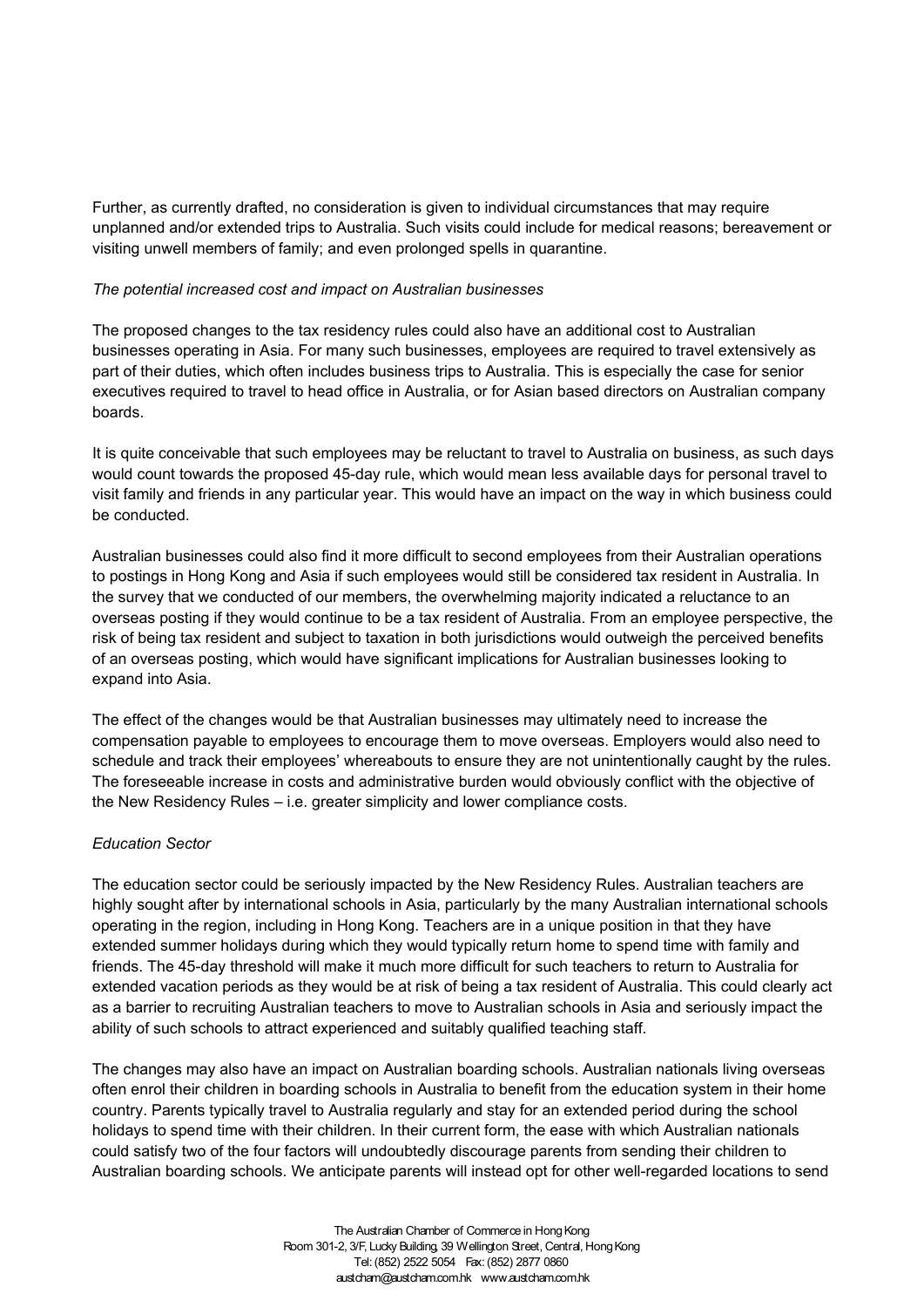their children for schooling, such as the United Kingdom, given how easily they could be dragged into the Australian tax residency net.

#### *Attracting Foreign Talent to Australia*

Attracting senior executives to Australia under the New Residency Rules could be more difficult if it will be harder for them to cease to be a tax resident upon leaving Australia permanently.

AustCham understands a Global Business and Talent Attraction Taskforce has been established to entice international businesses and talent to Australia with an emphasis on leveraging the lifestyle and proximity to Asia to attract global business and foreign talent. The Government has cited the changing global environment, namely the Covid-19 pandemic and the corresponding rise in agile working, as reasons why employees, entrepreneurs and businesses may decide to relocate to Australia. Hong Kong has been specifically singled out as a source of talent and global business.<sup>[3](#page-3-0)</sup>

Under the proposed changes, the rules could make it harder to cease being a tax resident of Australia upon departure from Australia. In particular, and what is viewed by our members as excessively sticky, a person that leaves Australia permanently after being a tax resident for several years could still find that they remain a tax resident for at least two years after they have left Australia. This would certainly come as a surprise to many people given that in most countries, a person typically ceases being a tax resident at the time they leave the jurisdiction permanently. Senior executives and entrepreneurs are therefore likely to consider this to be a major disincentive to relocating to Australia and taking up permanent residence or Australian citizenship.

There could also be unintended consequences for younger Australians who wish to broaden their experience and pursue overseas work experience opportunities. Such persons could also continue to be a tax resident for a couple of years after leaving Australia, which could act as a disincentive to them when considering going overseas to explore new opportunities and experiences.

## *The Aviation Sector*

The aviation sector is a prime example of an industry that could be significantly affected by the New Residency Rules. Hong Kong based Australian pilots and crew members who routinely travel between Hong Kong and Australia could find themselves being tax resident in both jurisdictions, even if their permanent home is in Hong Kong. In the absence of a tax treaty, an Australian pilot flying to Australia several times a month could be in Australia for more than 45 days. Landing in Australia at any time before midnight would count as one full day for the purposes of counting the number of days physically present in Australia under the New Residency Rules. The view of Australian members of the airline community in Hong Kong is that they are likely to be severely impacted by the changes given they often fly on the Australian routes. This would be a very unfortunate outcome given the aviation industry is a key enabler of many other economic activities and has already been significantly impacted by the ongoing Covid-19 pandemic.

<span id="page-3-0"></span><sup>3</sup> https://minister.homeaffairs.gov.au/alantudge/Pages/New-taskforce-to-create-jobs-by-attracting-businesses-and-talentto-Australia-.aspx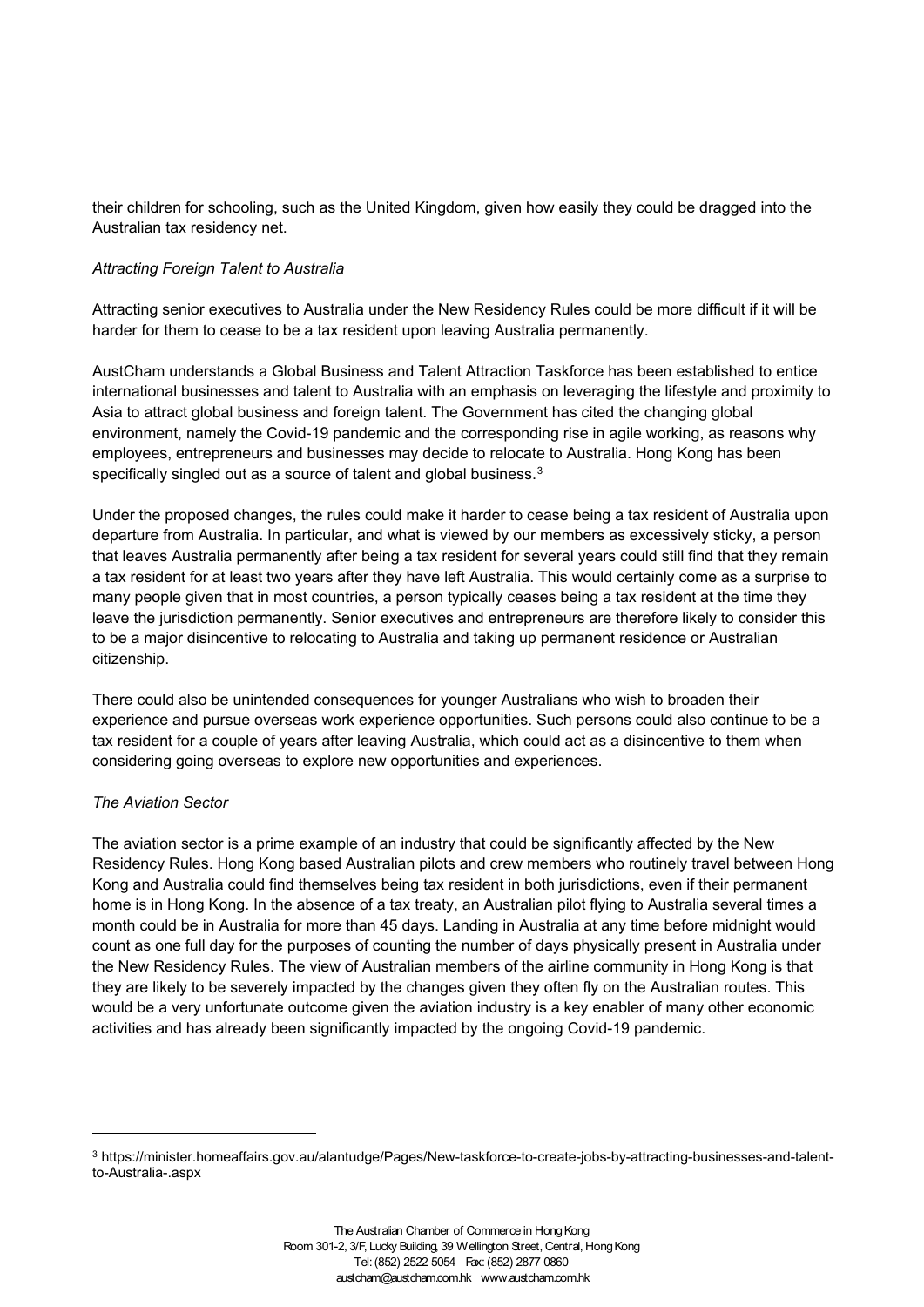## *Absence of a* double tax agreement *with Hong Kong*

Finally, many Australians living offshore, particularly in Hong Kong and Singapore, are concerned about how this rule will impact them. However, unlike Singapore, Hong Kong does not have a double tax agreement ("DTA") with Australia which would otherwise give Australians working in Hong Kong some added protection against becoming an Australian tax resident where they are also tax resident in Hong Kong. As such, Hong Kong based Australians would be uniquely impacted by the proposed residency changes given the absence of comprehensive DTA with Australia.

The benefit of having a DTA in force is that they typically contain tie-breaker provisions to determine the residency of an individual when an individual is considered a tax resident in two jurisdictions. Typically, it is the place where they have a permanent home, habitual abode, or strong economic and personal connections that determine which jurisdiction they are resident in. For example, under the DTA signed with Australia, where a person is resident in both Singapore and Australia, they would be considered tax resident in Australia only if they have a permanent home available to them in Australia and no permanent home available to them in Singapore. [4](#page-4-0)

The absence of a DTA between Hong Kong and Australia is particularly concerning for the Australian business community in Hong Kong given the important role that Hong Kong plays as a global financial centre in Asia and a regional headquarters for many multi-nationals. An Australian seconded to Hong Kong could therefore be unfairly disadvantaged compared to his counterpart in Singapore.

#### **Recommendations**

AustCham supports the stated aim of modernising the Australian tax system particularly where such reform is intended to provide certainty and simplicity for individuals regarding their tax residency status. At the same time, the reforms should seek to accommodate a reasonable level of equity and integrity, to ensure they can be used as a malleable tool by the Australian Government but also adapt to the needs of individuals, families and businesses.

We have the following recommendations on how the proposed rules can be refined to better accommodate Australian businesses in Asia:

- Adopt a more holistic approach to the Proposed Factors that identifies and responds to the needs of individuals, families, and businesses, particularly considering the current economic and social climate.
- **Increase 45 days to 90 days**: Increasing the 45-day threshold to 90-days to provide greater flexibility and align more closely with international tax agreements. This would provide greater flexibility for individuals and Australian businesses to travel to Australia each year for business or leisure. This is crucial for Hong Kong based Australians and Australian businesses given the absence of a DTA.

<span id="page-4-0"></span><sup>4</sup> Article 3 of the Agreement between the Government of the Commonwealth of Australia and the Government of the Republic of Singapore for the Avoidance of Double Taxation and the Prevention of Fiscal Evasion with respect to Taxes on Income.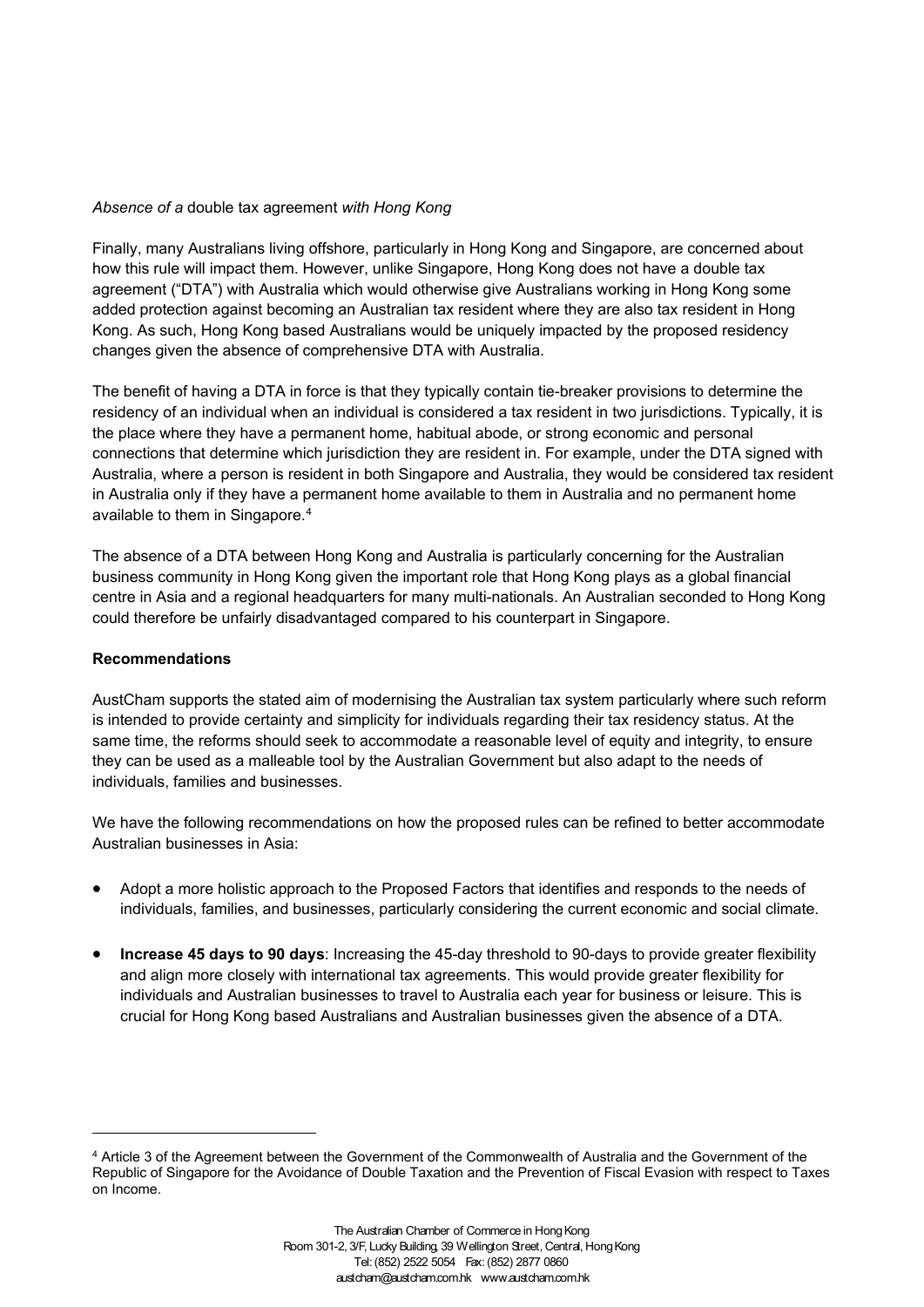- **Increase two factors to three**: As noted, our survey of members found that many Australians would satisfy at least two of the objective factors. As such, we propose that the test threshold is increased from two Proposed Factors to three, which would lead to less harsh outcomes for taxpayers.
- **Ceasing residency test**: Foreigners should cease to be tax resident upon their decision to permanently depart from Australia regardless of whether they have an employment contract with an overseas employer. At the very least, Australians who depart Australia permanently upon retirement or otherwise, should not be considered an Australian tax resident from the date they leave.
- **Carve-outs**: Without appropriate and reasonable carve-outs, the Proposed Factors will inevitably deviate from the nexus approach, i.e. that an individual should have sufficient links to a jurisdiction to create a nexus for tax purposes. Examples of reasonable carve-outs include specifying the number of days that must be spent in an Australian property to satisfy the accommodation factor and restricting the economic interests' factor to only include businesses or immovable property actively managed by the individuals themselves.
- **Exclusions**: Exclude compulsory quarantine from any day count to alleviate the pressure on individuals subject to travel restrictions and compulsory quarantine arising from the Covid-19 pandemic. The U.K. has adopted a similar approach and has issued guidance on this subject which shows how the carveout could work in practice. Additionally, consider appropriate exclusions for "special circumstances" that demand unplanned and/or extended trips to Australia, for example, for medical reasons, visiting sick family members, attendance at funerals, etc.
- The absence of a DTA between Hong Kong and Australia means that Australians based in Hong Kong are potentially more affected by the propose changes that in most other countries in Asia. Australians will not have access to any tie-breaker provisions where they are considered to be a tax resident of both Australia and Hong Kong. The Hong Kong Government remains committed to executing a DTA with Australia and we would strongly recommend that Australia begins discussions with their counterparts in Hong Kong on entering into such an agreement.
- Finally, AustCham recommends the issuance of clear and comprehensive guidance as soon as possible to help individuals and businesses understand the scope and potential practical implications of the New Residency Rules and make the necessary arrangements to comply with the rules once they are put into effect.

We trust that you will find our comments useful. We reiterate that we are grateful for the opportunity to comment on the New Residency Rules and would be pleased to discuss our comments in further detail if required.

Yours faithfully,

Robert Quinlivan *p.p.*Chairman The Australian Chamber of Commerce in Hong Kong

The Australian Chamber of Commerce in Hong Kong Room 301-2, 3/F, Lucky Building, 39 Wellington Street, Central, Hong Kong Tel: (852) 2522 5054 Fax: (852) 2877 0860 austcham@austcham.com.hk www.austcham.com.hk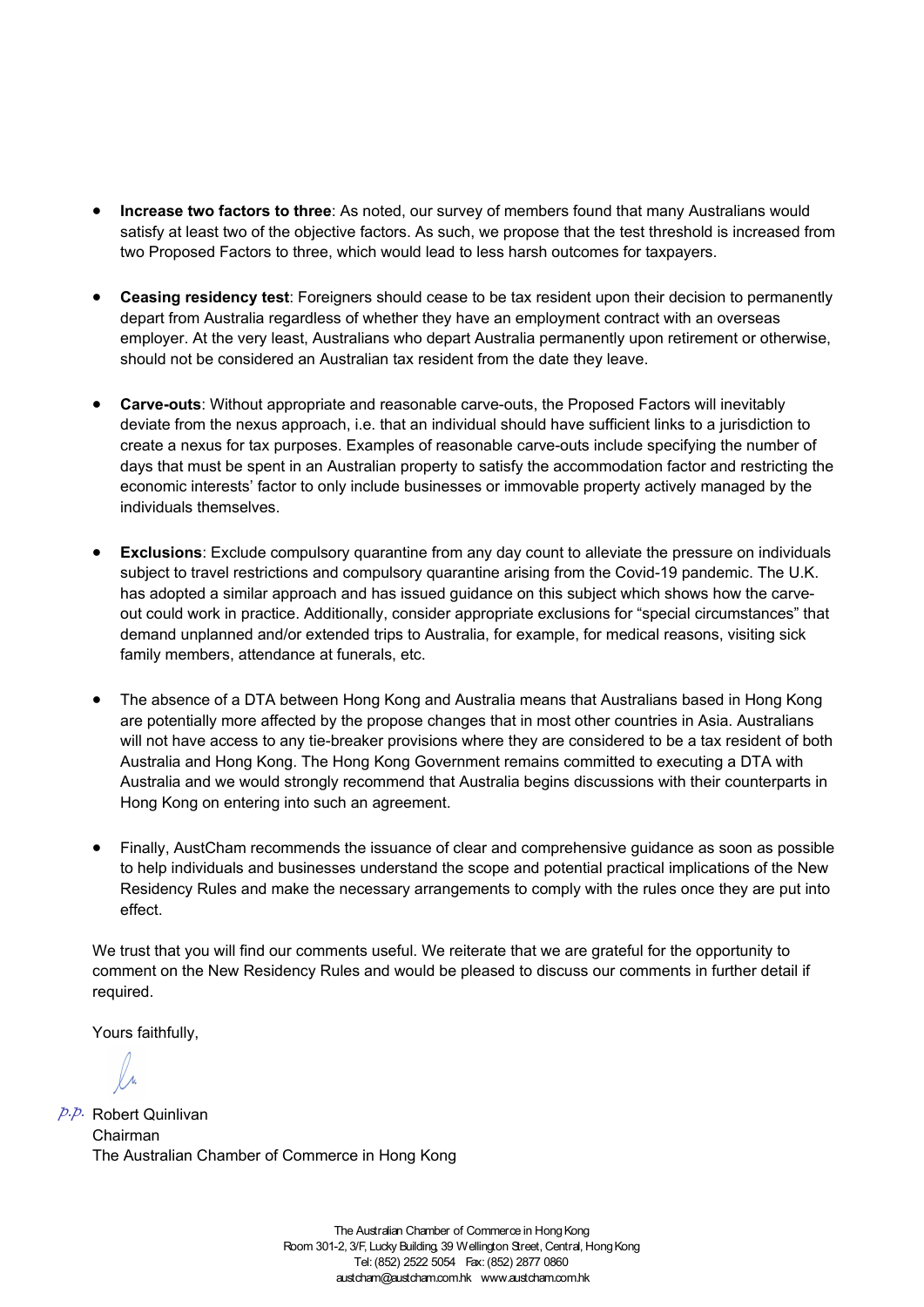CC: The Hon. Scott Morrison MP, Prime Minister of Australia

The Australian Chamber of Commerce in Hong Kong Room 301-2, 3/F, Lucky Building, 39 Wellington Street, Central, Hong Kong Tel: (852) 2522 5054 Fax: (852) 2877 0860 austcham@austcham.com.hk www.austcham.com.hk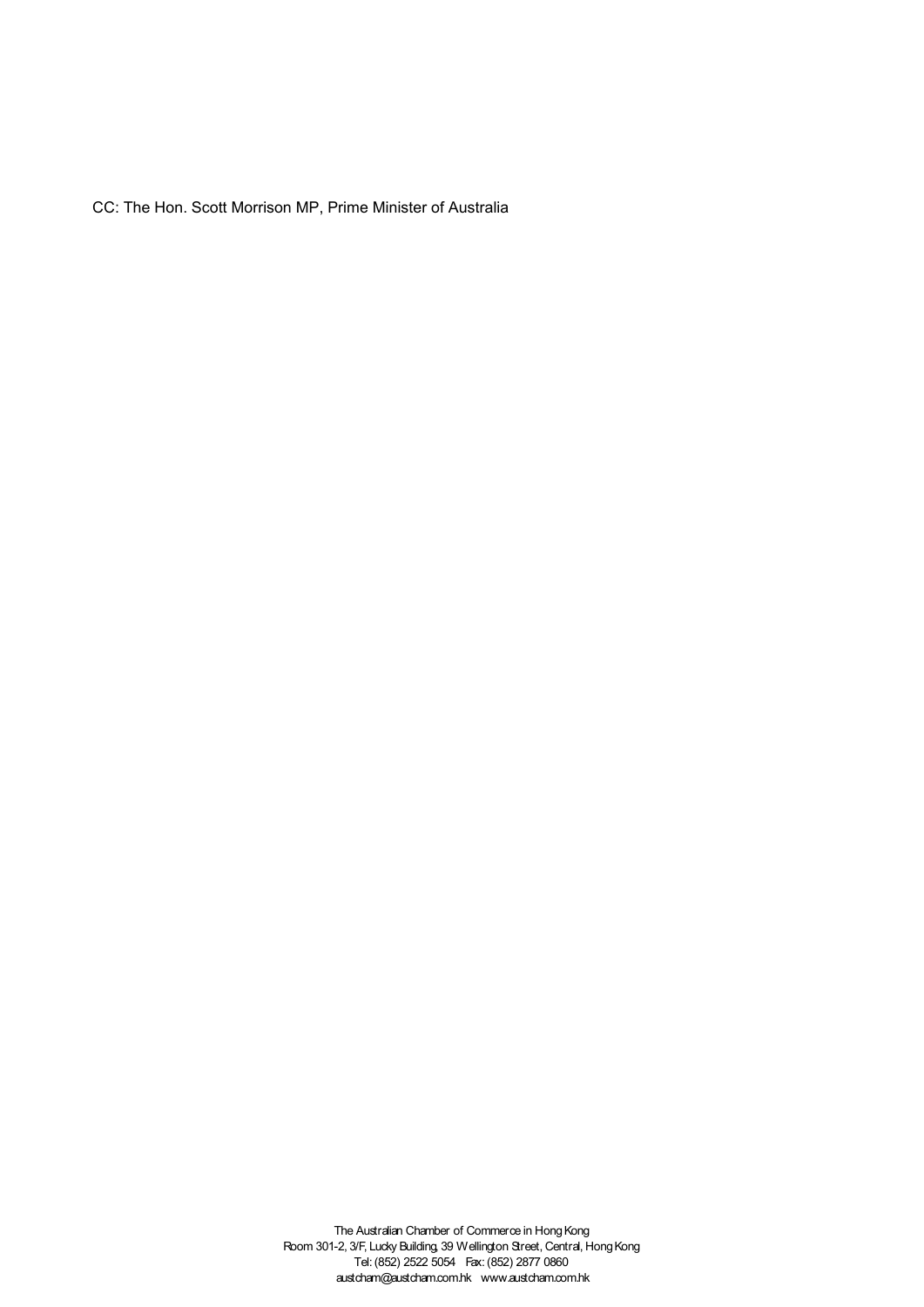# **Appendix**

## **Outline of the New Residency Rules**

We understand the New Residency Rules envisage a primary and secondary test to determine residency:

- a) The **primary test** will be a simple "bright line" test a person who is physically present in Australia for 183 days or more in any income year will be an Australian tax resident.
- b) Individuals who do not meet the primary test will be subject to **secondary tests** that depend on a combination of physical presence and measurable, objective criteria.

The secondary rules can be split into two buckets: the commencing residency test and the ceasing residency test:

- a) **Commencing residency test**: if a person spends more than 45 days in Australia, tax residency will be determined by evaluating four factors, two of which must be satisfied. The four factors are:
	- i. A right to reside permanently in Australia (an Australian citizen or permanent resident);
	- ii. Australian family (immediate family members i.e. a spouse and/or children under the age of 18 living in Australia);
	- iii. Australian accommodation (retaining a property for own use); and/or
	- iv. Australian economic interests,

together, the "**Proposed Factors**".

- b) **Ceasing residency test**: whether an individual has stopped being a tax resident of Australia will be determined by one of three tests:
	- i. Whether the taxpayer is employed for a period of over two years overseas and subject to certain other requirements.
	- ii. Whether a short-term resident (i.e. one that has been a tax resident of Australia for less than three consecutive income years) spends less than 45 days in Australia in the income year and satisfies none or only one of the Proposed Factors.
	- iii. Whether a long-term resident (i.e. not a short-term one) spends less than 45 days in Australia in both the income year and each of the two previous income years. In these circumstances, a longterm resident of Australia remains a tax resident, even after they left to live elsewhere.